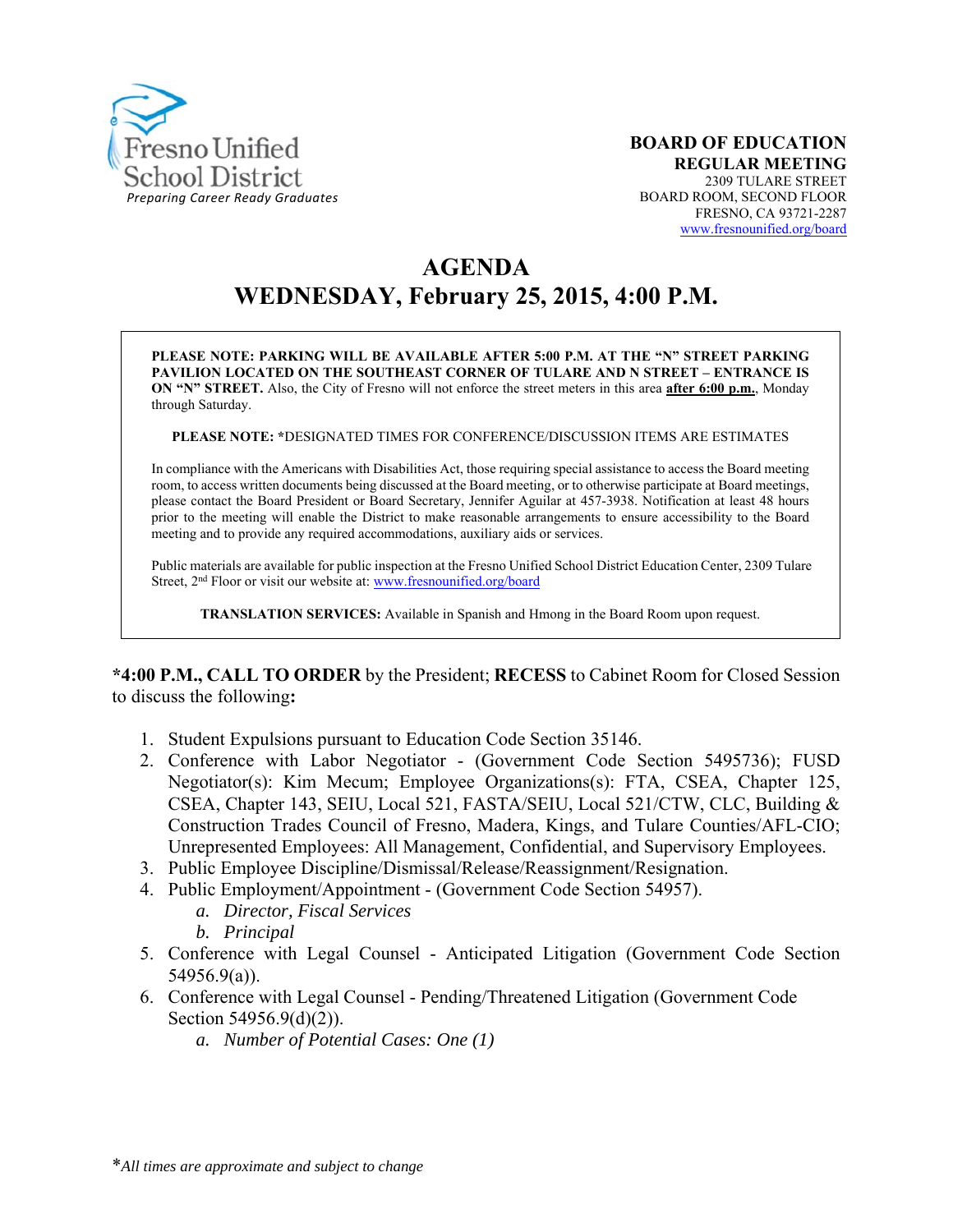## **5:30 P.M., RECONVENE** and report action taken during Closed Session, if any.

## **PLEDGE OF ALLEGIANCE**

Mrs. Ramona Zavala, a parent that has had a positive impact at Greenberg Elementary, will lead the flag salute.

#### **ADOPT Resolution Proclaiming the Month of February 2015 as Black History Month**

Included in the Board binders is a resolution proclaiming the month of February, 2015 as Black History Month. All schools are encouraged to celebrate the contributions of African-Americans throughout the month of February through the use of curricular materials and other school-related activities. The Superintendent recommends adoption. Contact person: David Chavez, telephone 457-3566.

#### **APPROVE Minutes**

Included in the Board binders are the draft minutes for the February 11, 2015 Regular Meeting. The Superintendent recommends approval. Contact person: Michael E. Hanson, telephone 457-3884.

#### **HEAR Reports from Student Board Representatives**

An opportunity is provided to hear comments/reports from Student Board Representatives from Fresno High School. Contact person: Rosario Sanchez, telephone 457-6223.

#### **HEAR Report from Superintendent**

ALL CONSENT AGENDA items are considered to be routine by the Board of Education and will be enacted by one motion. There will be no separate discussion of items unless a Board member or member of the community so requests, in which event, the item(s) will be considered following approval of the Consent Agenda.

#### **A. CONSENT AGENDA**

#### **A-1, APPROVE Personnel List**

Included in the Board binders is the Personnel List, Appendix A, as submitted. The Superintendent recommends approval. Contact person: Kim Mecum, telephone 457-3548.

#### **A-2, ADOPT Findings of Fact and Recommendations of District Administrative Board**

The Board of Education received and considered the Findings of Fact and Recommendations of District Administrative Panels resulting from hearings on expulsion and readmittance cases conducted during the period since the February 11, 2015, Regular Board meeting. The Superintendent recommends adoption. Contact person: Rosario Sanchez, telephone 457-6223.

#### **A-3, ADOPT Waiver Request for Jannetta Datsko to Serve as a Speech Language Pathologist**

Included in the Board binders is a waiver request for Jannetta Datsko to serve as a Speech Language Pathologist. Education Code section 44225(m) allows the commission to grant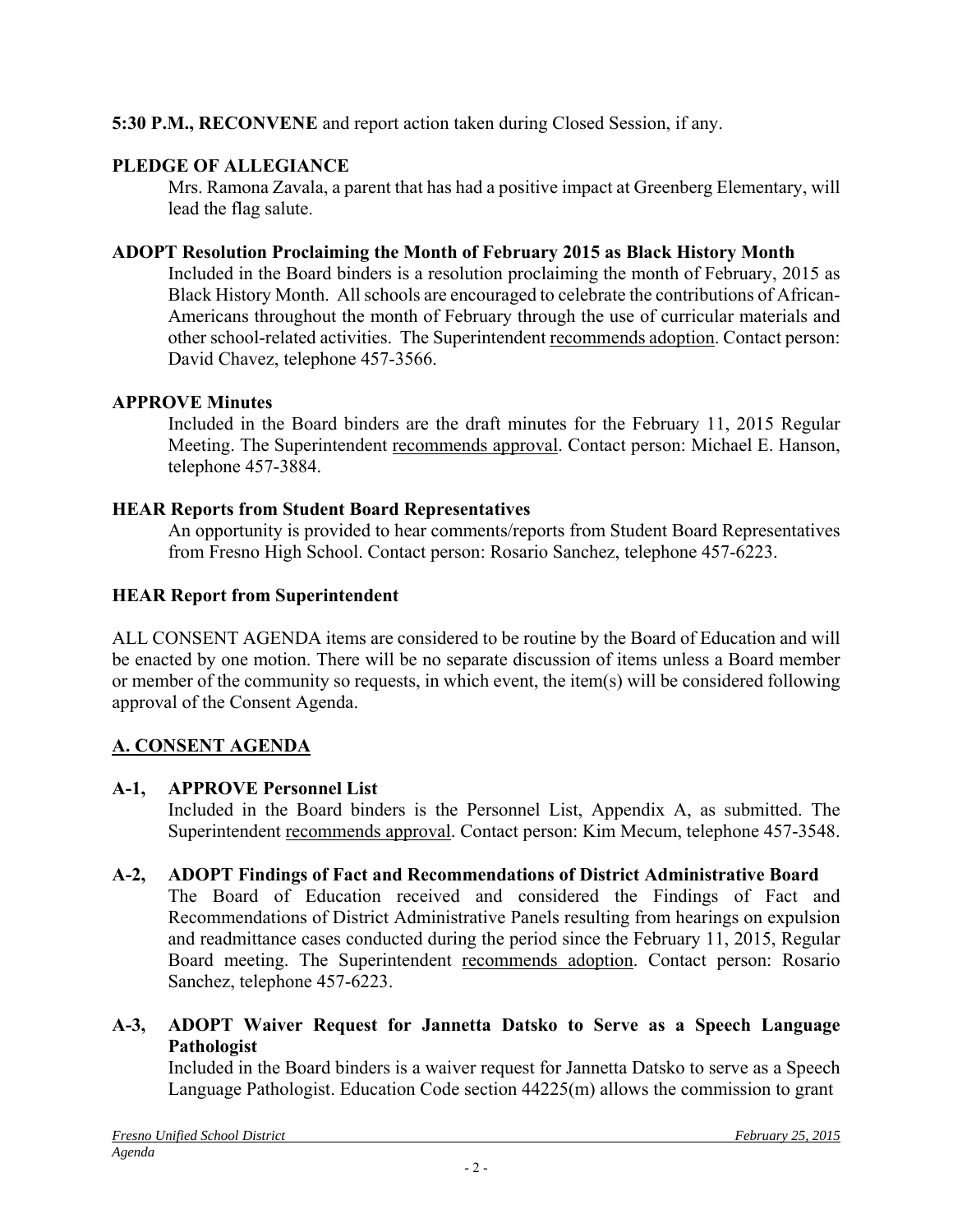#### **A. CONSENT AGENDA** - *continued*

a waiver to fill unanticipated needs in an area deemed hard-to-fill. The Superintendent recommends adoption. Fiscal Impact: There is no fiscal impact to the district. Contact person: Kim Mecum, telephone 457-3548.

#### **A-4, APPROVE Amendment to Agreement with Claremont Partners for Expansion of Enhanced Primary Care Program**

The services provided by Claremont Partners consists of interacting with local primary care providers at Peachwood, Northwest, Oakhurst, and Copeland's medical groups, on behalf of approximately 5000 health plan members, to evaluate and monitor cost containment and quality improvement opportunities and metrics, as well as member health outcomes. The Superintendent recommends approval. Fiscal Impact: The total cost is \$47,500 over a two year period. Funds are available in the Health Plan Internal Service Fund. Contact person: Ruth F. Quinto, telephone 457-6226.

#### **A-5, APPROVE Out-of-State Field Trip to the 2015 National School Boards Association Conference**

Included in the Board binders is a matrix with specific details of an out-of-state field trip involving past and present Student Advisory Board students to the 2015 National School Boards Association Conference. The purpose of the trip is to present the Human Element Kindness Campaign as a session at the conference. The Superintendent recommends approval. Fiscal Impact: Expenses for the trip will be paid for through the Unrestricted General Fund. Contact person: Rosario Sanchez, telephone 457-6223.

#### **A-6, APPROVE Independent Contractor Services Agreement with Noll Associates**

Included in the Board binders is an Independent Contractor Services Agreement with Noll Associates to provide consulting services to Restorative Practices staff and to district site administrators. The cost of the agreement is \$21,500. The term of the agreement will commence on February 26, 2015 and will end on June 30, 2015. The Superintendent recommends approval. Fiscal Impact Sufficient funds in the amount of \$21,500 are available in the Restorative Practice and Curriculum and Instruction budgets. Contact person: Rosario Sanchez, telephone 457-6223.

#### **A-7, APPROVE Appointments to Citizens Oversight Committee for Measure K and Measure Q**

Approval of two appointments to the Citizens Oversight Committee for Measure K and Measure Q (COC) are recommended:

> Jamee Moltini – nominated by Board Member Ashjian Jose Mejia – nominated by Board Member De La Cerda

The Citizens Oversight Committee for Measure K and Measure Q was established by the Board *"to inform the public concerning the expenditure of bond proceeds approved by the voters,"* and *"to ensure that bond proceeds are expended only for the purposes set forth in the ballot measures"* (Committee Bylaws)*.* The Superintendent recommends approval.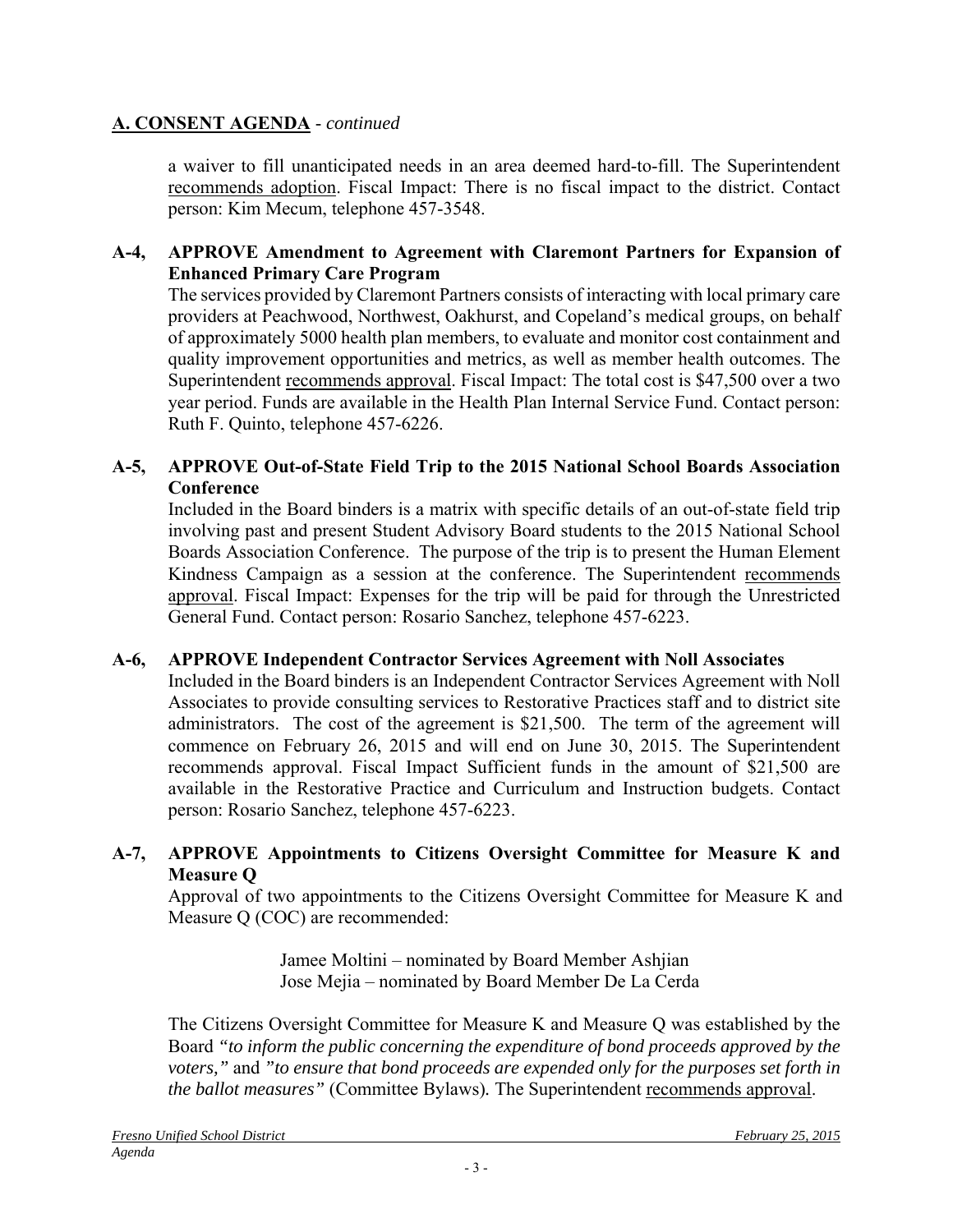#### **A. CONSENT AGENDA** - *continued*

Fiscal Impact: There is no fiscal impact. Contact person: Karin Temple, telephone 457- 3134.

#### **A-8, DENY Claim #15-0126-0016**

Included in the Board binders is a Claim for Damages on Minor, case #15-0126-0016. The Superintendent recommends that the Claim be denied and the matter referred to the district's Director of Benefits and Risk Management for further handling. The Superintendent recommends denial. Fiscal Impact: There is no fiscal impact to the district at this time. Contact person: Ruth F. Quinto, telephone 457-6226.

## **A-9, DENY Claim #15-0130-0020**

Included in the Board binders is a Claim for Damages on Minor, case #15-0130-0020. The Superintendent recommends that the Claim be denied and the matter referred to the district's Director of Benefits and Risk Management for further handling. The Superintendent recommends denial. Fiscal Impact: There is no fiscal impact to the district at this time. Contact person: Ruth F. Quinto, telephone 457-6226.

#### **A-10, RATIFY Submission of Grant Application to the National Foreign Language Center, University of Maryland**

Ratification is requested for a grant reapplication to the *STARTALK* Summer Foreign Language program funded through the National Security Language Initiative. Fresno Unified School District has received funding from *STARTALK* for the past four years (\$73,088 in 2010; \$74,294 in 2012; \$92,422 in 2013, and \$90,000 in 2014) to successfully operate a district wide Summer Chinese Language Program at Hoover High School. The three week program would serve between 60 to 80 incoming  $4<sup>th</sup>$  through  $12<sup>th</sup>$  grade students and be operated as part of the district's summer school program. Superintendent recommends ratification. Fiscal Impact: Grant funds will cover all program costs. Contact person: Ruth F. Quinto, telephone 457-6226.

#### **END OF CONSENT AGENDA (ROLL CALL VOTE)**

# **UNSCHEDULED ORAL COMMUNICATIONS**

Individuals who wish to address the Board on topics within the Board's subject matter jurisdiction, but **not** listed on this agenda may do so at this time. While all time limitations are at the discretion of the Board President, generally members of the public will be limited to a maximum of three (3) minutes per speaker for a total of thirty (30) minutes of public comment as designated on this agenda. Any individual who has not had an opportunity to address the Board during this initial thirty (30) minute period may do so at the end of the meeting after the Board has addressed all remaining items on this agenda. Individuals with questions on school district issues may submit them in writing. The Board will automatically refer to the Superintendent any formal requests that are brought before them at this time. The appropriate staff member will furnish answers to questions. Please note that if you wish to address the Board on an agenda item, you should do so when that specific item is called.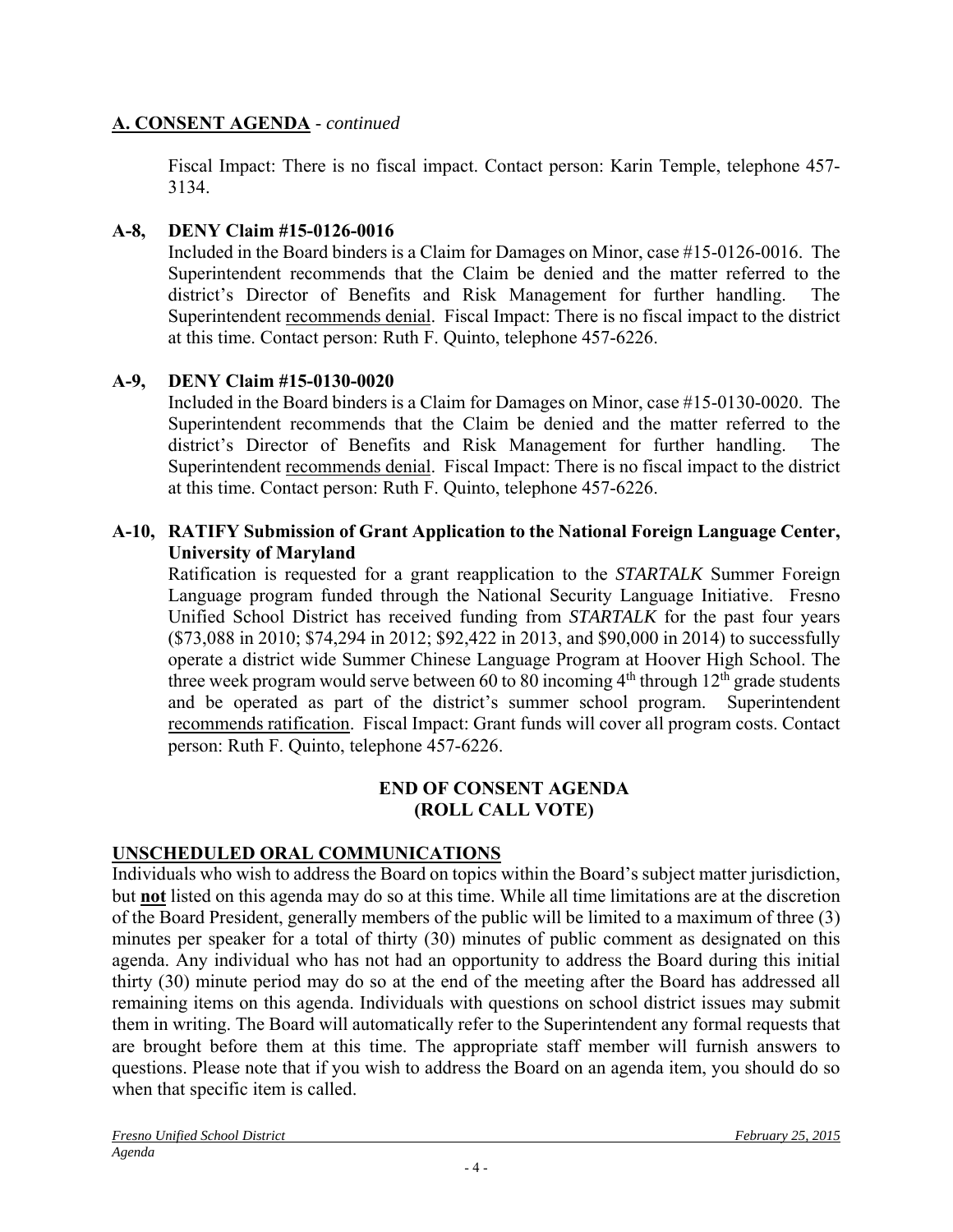### **B. CONFERENCE/DISCUSSION AGENDA**

# **6:00 P.M.**

# **B-11, PRESENT and DISCUSS the 2015/16 Strategic Budget Development**

At the January 21, 2015 and February 11, 2015 Board of Education meetings, the 2015/16 Governor's Proposed Budget and the District's preliminary strategic budget development were discussed. On February 25, 2015, staff and the Board will continue budget development discussions including the following:

• Local Control Accountability Plan (LCAP)

Staff will present and discuss the input received from our stakeholders in preparation for 2015/16 budget discussions. Fiscal Impact: Not available at this time. Contact person: Ruth F. Quinto, telephone 457-6226.

## **6:30 P.M.**

# **B-12, PRESENT and DISCUSS Facilities Funding Update**

Fresno Unified's Measure Q facilities bond was approved by 76% of the voters in November 2010. Combined with state facilities funds, it has supported the construction of new school facilities and significant investment in improved facilities across the district. This presentation will recap and update the Measure Q program and provide information regarding changes in the state's approach to funding school facilities. Fiscal Impact: The presentation has no financial impact Contact person: Karin Temple, telephone 457-3134.

# **C. RECEIVE INFORMATION & REPORTS**

#### **C-13, RECEIVE Fresno Unified School District's Second Quarterly Investment Report for Fiscal Year 2014/15**

Included in the Board binders is the second quarter investment report for the period ending December 31, 2014. Board Policy 3430(a) requires the Superintendent, or designee, to supply the Board of Education with quarterly and annual reports on district investments. As of December 31, 2014, Fresno Unified School District is in compliance with Board Policy 3430(a) for investments. Fiscal Impact: There is no fiscal impact to the district. Contact person: Ruth F. Quinto, telephone 457-6226.

# **C-14, RECEIVE Constituent Services Quarterly Reporting**

Included in the Board binders is the Constituent Services Quarterly Reporting for Constituent Services activities for the time period of November 1, 2014 through January 31, 2015. Also included is the Quarterly Reporting for the Valenzuela/Williams Uniform Complaint Procedures from November 1, 2014 through January 31, 2015 in accordance with Education Code § 35186. Fiscal Impact: There is no fiscal impact to the District. Contact person: Teresa Plascencia, telephone 457-3736.